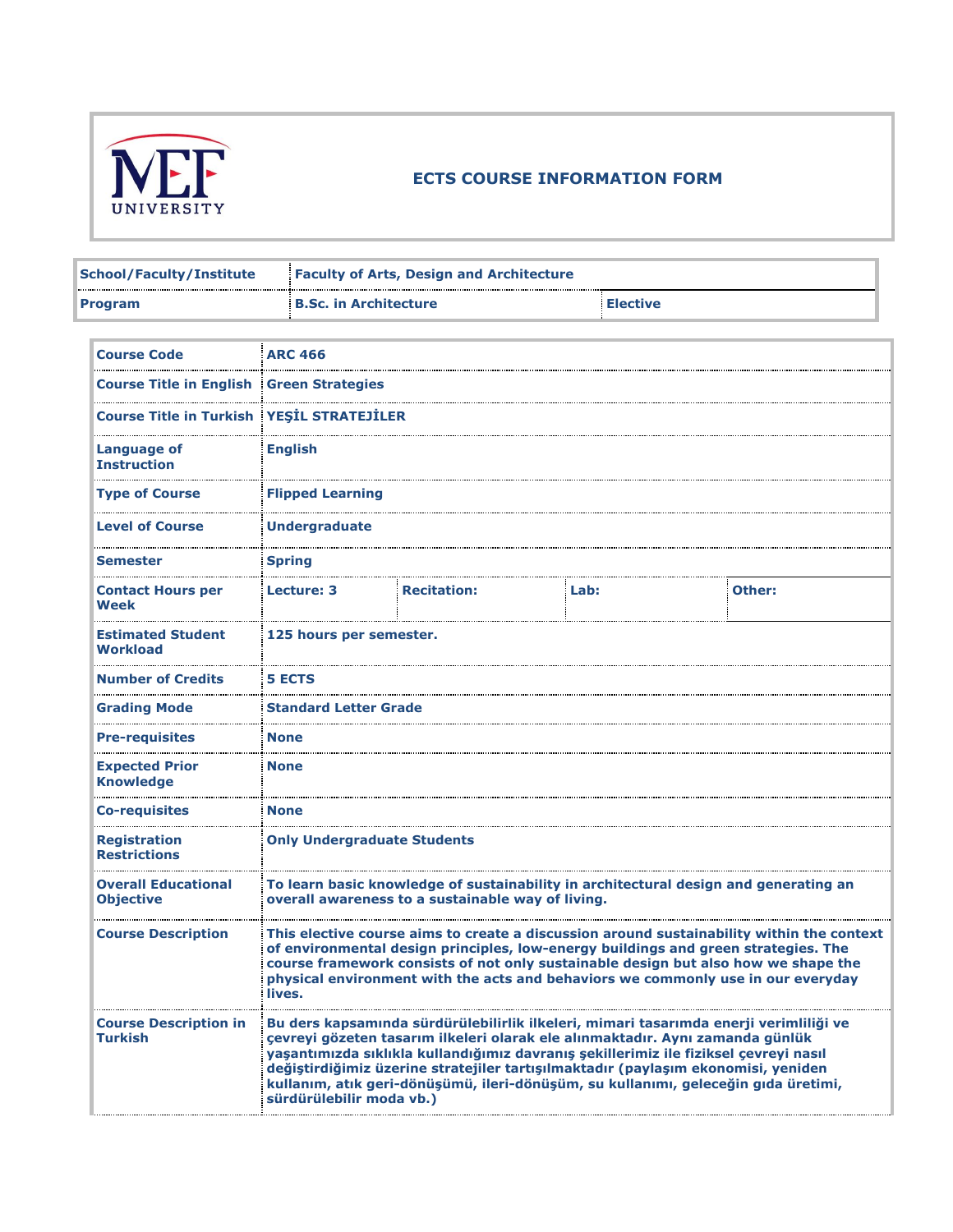| <b>Course Learning</b><br><b>Outcomes and</b><br><b>Competences</b> | : Upon successful completion of the course, the learner is expected to be able to:<br>1. Know a basic knowledge of designing energy efficient buildings based on 5 main<br>environmental design principles;<br>2. Understand about green building guidelines through LEED;<br>3. Consider the environmental factors in design process, the difficulties and potentials<br>of the energy efficiency, indoor environmental quality and materials;<br>4. Watch and analyze a sustainability related documentary in a group discussion;<br>5. Raise social awareness about environmental problems related to current<br>consumption tendencies. |
|---------------------------------------------------------------------|---------------------------------------------------------------------------------------------------------------------------------------------------------------------------------------------------------------------------------------------------------------------------------------------------------------------------------------------------------------------------------------------------------------------------------------------------------------------------------------------------------------------------------------------------------------------------------------------------------------------------------------------|
|                                                                     | <b>Relation to Program Outcomes and Competences: N=None</b><br><b>H=Highly Related</b><br><b>S=Supportive</b>                                                                                                                                                                                                                                                                                                                                                                                                                                                                                                                               |

| <b>Program Outcomes and Competences</b>                                                                                                                                                                                                                                           | <b>Level</b> | <b>Assessed by</b>                               |
|-----------------------------------------------------------------------------------------------------------------------------------------------------------------------------------------------------------------------------------------------------------------------------------|--------------|--------------------------------------------------|
|                                                                                                                                                                                                                                                                                   | N/S/H        | Exam, Project, HW,<br>Lab, Presentation,<br>etc. |
| 1. Ability to read, write and speak effectively in Turkish and English, equivalent to<br>a B2 European Language Passport Level in English.                                                                                                                                        | S            |                                                  |
| 2. Ability to question and interpret ideas considering diverse points of view;<br>gather and use data, develop concepts related to people, places and the<br>environment, and make individual decisions.                                                                          | S            |                                                  |
| 3. Ability to use appropriate graphical methods including freehand and digital<br>drawing techniques, (ECDL advanced) in order to develop ideas in addition to<br>communicate the process of design.                                                                              |              |                                                  |
| 4. Ability to use fundamental principles of architectural design considering the<br>place, climate, people, society as factors, and simultaneously express present<br>principles in relevant precedents.                                                                          | н.           | Weekly<br>assignments                            |
| 5. Understanding of architectural principles belonging to global and local cultures<br>shaped by the climatic, technological, socioeconomic, cultural factors, in addition<br>to principles of historic preservation while developing architectural and urban<br>design projects. | S            |                                                  |
| 6. Understanding of the theories and methods used to describe the relationship<br>between human behavior and physical environment; and concurrently<br>understanding different needs, values, behavioral norms, social and spatial<br>patterns of different cultures.             | S            |                                                  |
| 7. Ability to apply various stages of design processes considering the client and<br>user needs, which include space and equipment requirements besides site<br>conditions and relevant laws and standards.                                                                       | N            |                                                  |
| 8. Understanding of the role of applied research in determining function, form<br>and systems and their impact on human conditions and behavior.                                                                                                                                  | S            |                                                  |
| 9. Understanding of the basic principles of static and dynamic structural behavior<br>that withstand gravity and lateral forces, in addition to the evolution and<br>applications of structural systems.                                                                          | N            |                                                  |
| 10. Ability to apply the principles of sustainability in architectural and urban<br>design projects that aim to preserve the natural and historic resources and<br>provide healthful environments.                                                                                | н            | Research project                                 |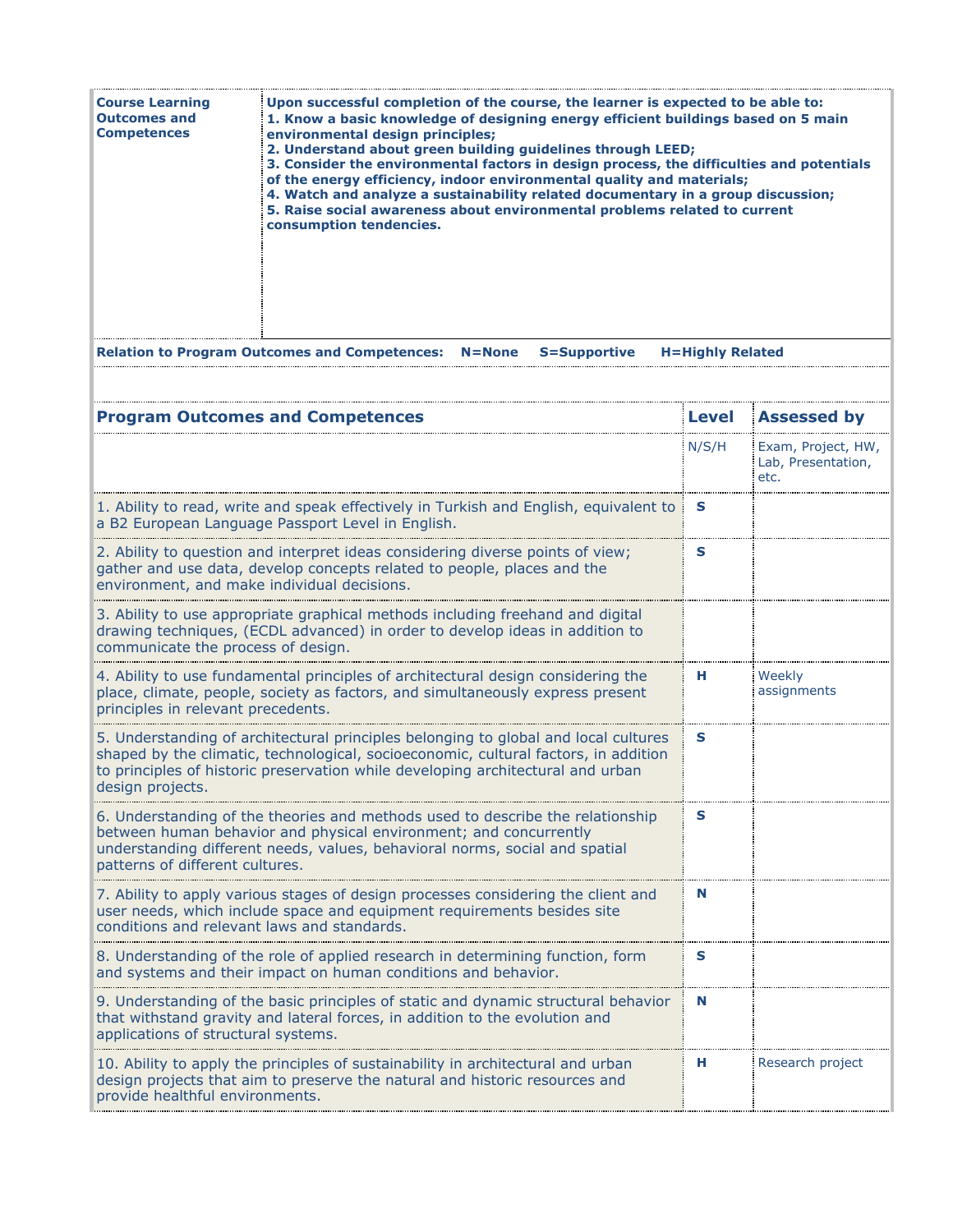| principles of accessibility into the design of buildings. |                         | 11. Ability to apply the fundamental principles of building and safety systems<br>such as mechanical, electrical, fire prevention, vertical circulation additionally to                                                                                      | N  |                        |
|-----------------------------------------------------------|-------------------------|--------------------------------------------------------------------------------------------------------------------------------------------------------------------------------------------------------------------------------------------------------------|----|------------------------|
|                                                           |                         | 12. Understanding of the basic principles in the selection of materials, products,<br>components and assemblies, based on their characteristics together with their<br>performance, including their environmental impact and reuse possibilities.            | н. | Weekly<br>assignments  |
| life safety and sustainability principles.                |                         | 13. Ability to produce a comprehensive architectural project from the schematic<br>design phase to design development phase, while integrating structural systems,                                                                                           | S  |                        |
| the use of appropriate performance assessment tools.      |                         | 14. Understanding of the principles of environmental systems such as energy<br>preservation, active and passive heating and cooling systems, air quality, solar<br>orientation, day lighting and artificial illumination, and acoustics; in addition to      | н  | Weekly<br>assignments  |
| implementation of design building envelope systems.       |                         | 15. Ability to choose appropriate materials, products and components in the                                                                                                                                                                                  | S  |                        |
| others as a member of the design team.                    |                         | 16. Ability to understand the principles and concepts of different fields in<br>multidisciplinary design processes and the ability to work in collaboration with                                                                                             | S  |                        |
| aesthetic issues of the society.                          |                         | 17. Understanding of the responsibility of the architect to organize and lead<br>design and construction processes considering the environmental, social and                                                                                                 | н. | <b>Guest Lecturers</b> |
| rights.                                                   |                         | 18. Understanding of the legal to responsibilities of the architect of the architect<br>effecting the design and construction of a building such as public health and<br>safety; accessibility, preservation, building codes and regulations as well as user | S  |                        |
| that contribute to the well being of the society.         |                         | 19. Ability to understand the ethical issues involved in the design and<br>construction of buildings and provide services for the benefit of the society. In<br>addition to the ability to act with social responsibility in global and local scales         | н  | Weekly<br>assignments  |
| risk management, mediation and arbitration.               |                         | 20. Understanding of the methods for competing for commissions, selecting<br>consultants and assembling teams, recommending project delivery methods,<br>which involve financial management and business planning, time management,                          | N  |                        |
|                                                           |                         |                                                                                                                                                                                                                                                              |    |                        |
| <b>Prepared by and Date</b>                               |                         | MSc. Architect Nazlı Ödevci 13.04.2020                                                                                                                                                                                                                       |    |                        |
|                                                           |                         |                                                                                                                                                                                                                                                              |    |                        |
| Semester                                                  | <b>Spring 2019-2020</b> |                                                                                                                                                                                                                                                              |    |                        |
|                                                           |                         |                                                                                                                                                                                                                                                              |    |                        |
| <b>Name of Instructor</b>                                 | Nazlı ÖDEVCİ            |                                                                                                                                                                                                                                                              |    |                        |
| <b>Course Contents</b>                                    | Week                    | <b>Topic</b>                                                                                                                                                                                                                                                 |    |                        |
|                                                           | 1.                      | <b>Introduction to the course and the content</b>                                                                                                                                                                                                            |    |                        |
|                                                           | 2.                      | Outlining the green building principles in six major topics, followed by<br>Leadership in Energy and Environmental Design (LEED) guideline                                                                                                                   |    |                        |
|                                                           | з.                      | <b>Explanation of Sustainable Sites, Water Efficiency, Materials and</b><br><b>Resources</b>                                                                                                                                                                 |    |                        |
|                                                           |                         |                                                                                                                                                                                                                                                              |    |                        |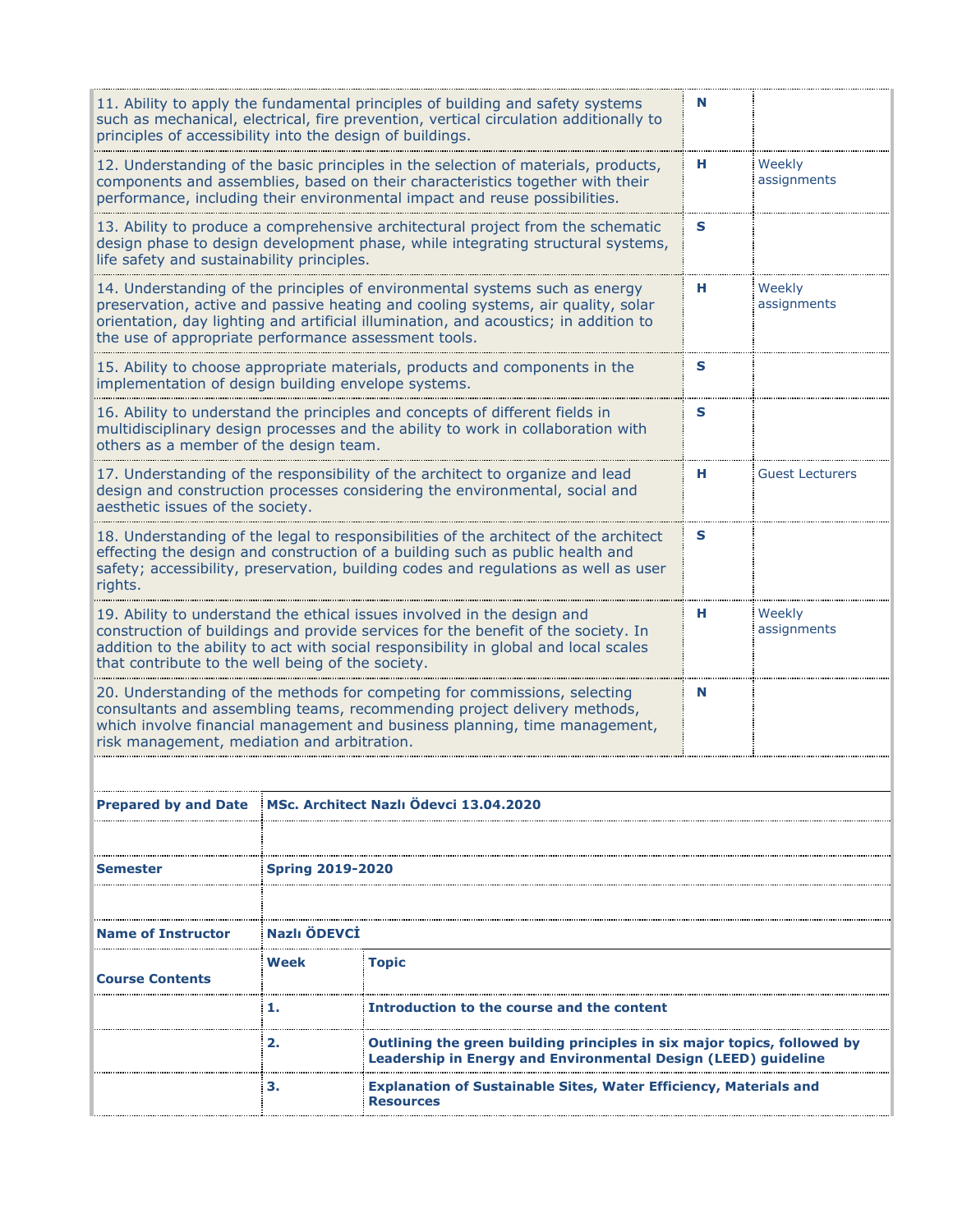|                                                    | 4.                                                                   | <b>Explanation of Energy Efficiency, Indoor Environmental Quality,</b><br><b>Location and Transportation</b>                                                                                                                                                                                                                                                                                                                                                                                                                                                                                                                                                                                                                                                                                                                                                                                                                                                                                                                                                                                                                                                                                                                                                                                                                                                                                                                             |
|----------------------------------------------------|----------------------------------------------------------------------|------------------------------------------------------------------------------------------------------------------------------------------------------------------------------------------------------------------------------------------------------------------------------------------------------------------------------------------------------------------------------------------------------------------------------------------------------------------------------------------------------------------------------------------------------------------------------------------------------------------------------------------------------------------------------------------------------------------------------------------------------------------------------------------------------------------------------------------------------------------------------------------------------------------------------------------------------------------------------------------------------------------------------------------------------------------------------------------------------------------------------------------------------------------------------------------------------------------------------------------------------------------------------------------------------------------------------------------------------------------------------------------------------------------------------------------|
|                                                    | 5.                                                                   | In-class study of a small scale green building project                                                                                                                                                                                                                                                                                                                                                                                                                                                                                                                                                                                                                                                                                                                                                                                                                                                                                                                                                                                                                                                                                                                                                                                                                                                                                                                                                                                   |
|                                                    | 6.                                                                   | Discussions over sustainable development: The Natural Step                                                                                                                                                                                                                                                                                                                                                                                                                                                                                                                                                                                                                                                                                                                                                                                                                                                                                                                                                                                                                                                                                                                                                                                                                                                                                                                                                                               |
|                                                    | 7.                                                                   | Discussions around fast fashion: environmental impacts                                                                                                                                                                                                                                                                                                                                                                                                                                                                                                                                                                                                                                                                                                                                                                                                                                                                                                                                                                                                                                                                                                                                                                                                                                                                                                                                                                                   |
|                                                    | 8.                                                                   | Discussions around fast fashion: ethics                                                                                                                                                                                                                                                                                                                                                                                                                                                                                                                                                                                                                                                                                                                                                                                                                                                                                                                                                                                                                                                                                                                                                                                                                                                                                                                                                                                                  |
|                                                    | 9.                                                                   | Discussions around drinkable water                                                                                                                                                                                                                                                                                                                                                                                                                                                                                                                                                                                                                                                                                                                                                                                                                                                                                                                                                                                                                                                                                                                                                                                                                                                                                                                                                                                                       |
|                                                    | 10.                                                                  | Discussions around food production and urban farming                                                                                                                                                                                                                                                                                                                                                                                                                                                                                                                                                                                                                                                                                                                                                                                                                                                                                                                                                                                                                                                                                                                                                                                                                                                                                                                                                                                     |
|                                                    | 11.                                                                  | <b>Discussions around sharing economy</b>                                                                                                                                                                                                                                                                                                                                                                                                                                                                                                                                                                                                                                                                                                                                                                                                                                                                                                                                                                                                                                                                                                                                                                                                                                                                                                                                                                                                |
|                                                    | 12.                                                                  | Discussions around waste: Can we reduce waste by knowing the<br>ingredients?                                                                                                                                                                                                                                                                                                                                                                                                                                                                                                                                                                                                                                                                                                                                                                                                                                                                                                                                                                                                                                                                                                                                                                                                                                                                                                                                                             |
|                                                    | 13.                                                                  | <b>Final Assessment</b>                                                                                                                                                                                                                                                                                                                                                                                                                                                                                                                                                                                                                                                                                                                                                                                                                                                                                                                                                                                                                                                                                                                                                                                                                                                                                                                                                                                                                  |
|                                                    | 14.                                                                  | <b>Final Assessment (Group project)</b>                                                                                                                                                                                                                                                                                                                                                                                                                                                                                                                                                                                                                                                                                                                                                                                                                                                                                                                                                                                                                                                                                                                                                                                                                                                                                                                                                                                                  |
|                                                    | 15.                                                                  | <b>Final Examination Period</b>                                                                                                                                                                                                                                                                                                                                                                                                                                                                                                                                                                                                                                                                                                                                                                                                                                                                                                                                                                                                                                                                                                                                                                                                                                                                                                                                                                                                          |
|                                                    | 16.                                                                  | <b>Final Examination Period</b>                                                                                                                                                                                                                                                                                                                                                                                                                                                                                                                                                                                                                                                                                                                                                                                                                                                                                                                                                                                                                                                                                                                                                                                                                                                                                                                                                                                                          |
| <b>Required/Recommend</b><br>ed<br><b>Readings</b> | <b>Read:</b><br><b>İstanbul</b><br>3.<br>4.<br><b>Documentaries:</b> | 1. Kolektif (2015) - Sürdürülebilir Moda. Editor: Kipöz, Ş. Yeni İnsan Yayınevi,<br>2. Uluengin, M. (2016), Zehirsiz Ev. Modus Kitap, İstanbul<br>Busch, O. (2015), Victims of Style, New York: Selfpassage<br>Busch, O. (2017) Moda Praksisi, Yeni İnsan Yayınevi<br>1. The Story of Stuff / Şeylerin Hikayesi: 20 dk, ABD, 2007<br>2. The Story of Cosmetics / Kozmetiklerin Hikayesi:<br>3. The Story of Electronics / Elektroniklerin Hikayesi<br>4. The Story of Bottled Water / Siselenmis Suyun Hikayesi<br>5. The Plastic Ocean / Plastik Okyanus: 91 dk, ABD<br>6. Cosmos: A SpaceTime Odyssey, Episode 12: The World Set Free / Kosmos dizisi<br>12. Bölüm: 47 dk, USA, 2014<br>7. Man / İnsanoğlu: 4 dk, ABD, 2012<br>8. The Story of Bakeys Edible Cutlary / Kullan-Ye Kaşıkların Hikayesi: 4 dk,<br>Hindistan, 2016<br>9. Wake Up Call / Uyandırma Çağrısı: 6 dk, ABD, 2014<br>10. Taste The Waste / Atığın Tadı: 88 dk, Almanya, 2011<br>11. Midway Island / Midway Adası<br>12. Unravel / Sökme: 14 dk, Hindistan, 2012<br>13. The True Cost / Gerçek Bedel: 92 dk, ABD, 2015<br>14. The life cycle of a t-shirt / Bir T-shirt'ün hayat döngüsü: 6 dk, ABD<br>15. Before the Flood: The Göksu River Valley: 8 dk, Turkey, 2017<br>16. Yedikule Gardens / Yedikule Bostanları: 7dk, Turkey, 2018<br>17. Power of Community: How Cuba Survived Peak Oil / Halkın Gücü: Küba Petrol<br>Krizini Nasıl Aştı?: 53 dk, ABD, 2006 |
| <b>Teaching Methods</b>                            |                                                                      | Instructional strategy and expectations for both students and instructional staff that<br>follow from this. Student work modes (independently and/or in teams). Any work with<br>the outside community - geographic or industry sector.                                                                                                                                                                                                                                                                                                                                                                                                                                                                                                                                                                                                                                                                                                                                                                                                                                                                                                                                                                                                                                                                                                                                                                                                  |
| <b>Homework and</b><br><b>Projects</b>             | group project                                                        | Pre-class reads and documentaries, related 4 tasks, 1 individual research project, 1                                                                                                                                                                                                                                                                                                                                                                                                                                                                                                                                                                                                                                                                                                                                                                                                                                                                                                                                                                                                                                                                                                                                                                                                                                                                                                                                                     |